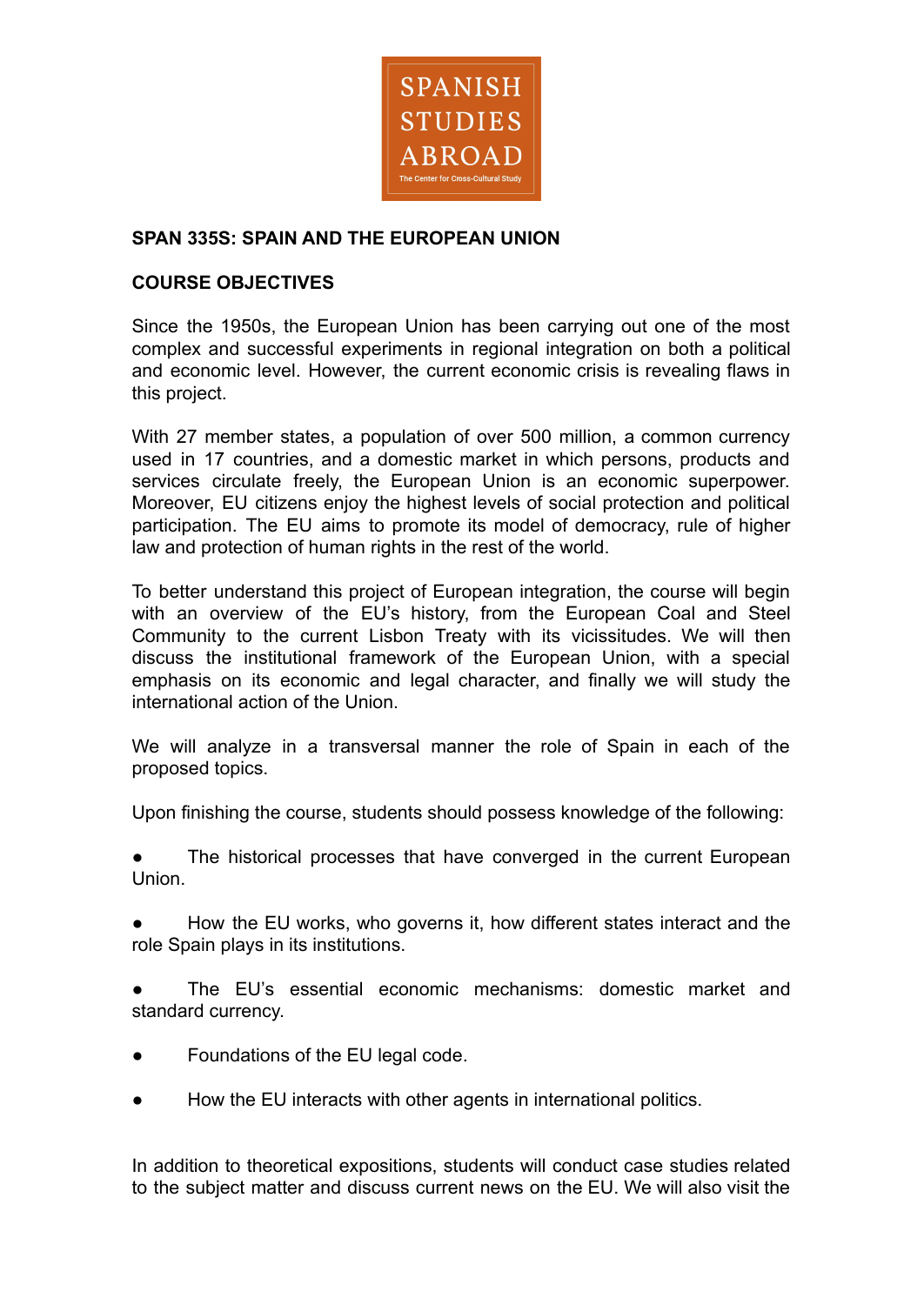

European Documentation Center in Seville and the headquarters of the Spanish delegation to the European Commission, in Madrid.

# **STRUCTURE**

As stated, the format of this class includes the exposition of topics by the instructor, along with students' active participation. Classes will combine theory and practice, including the completion of case studies and the analysis of articles from the press documenting situations of the current economic context in Europe and the world.

In accordance with the guidelines of the *Writing Program*, students must complete a research paper, typed and double-spaced in Word using a 12-point Arial font. Papers will be 6-8 pages long. In this paper, students should analyze some of the topics covered in class.

**Each student will receive a list of** *key questions* **for each topic. This list will orient students in the reading process and facilitate comprehension.**

# **TEXTBOOKS**

The European Union: A Guide for Americans. EU delegation to the USA. Downloadable brochure in PDF format at the webpage http://www.eurunion.org/eu/Guide-for-Americans/Guide-for-Americans.html A pack of photocopies treating the formation of the EU and its institutions. Students will also have access to the text of the Treaty on the European Union, downloadable at

http://europa.eu/documentation/legislation/index\_es.htm

## **COMPLEMENTARY BIBLIOGRAPHY**

Alcaide Fernández J. y Casado Raigón R.: Curso de Derecho de la Unión Europea. Tecnos, 2011.

Mangas Martín A. y Liñán Noguera D.J.: Instituciones y Derecho de la Unión Europea, Tecnos 2010.

## **EVALUATION**

| Project / Exposition | 25% |
|----------------------|-----|
| Class participation  | 25% |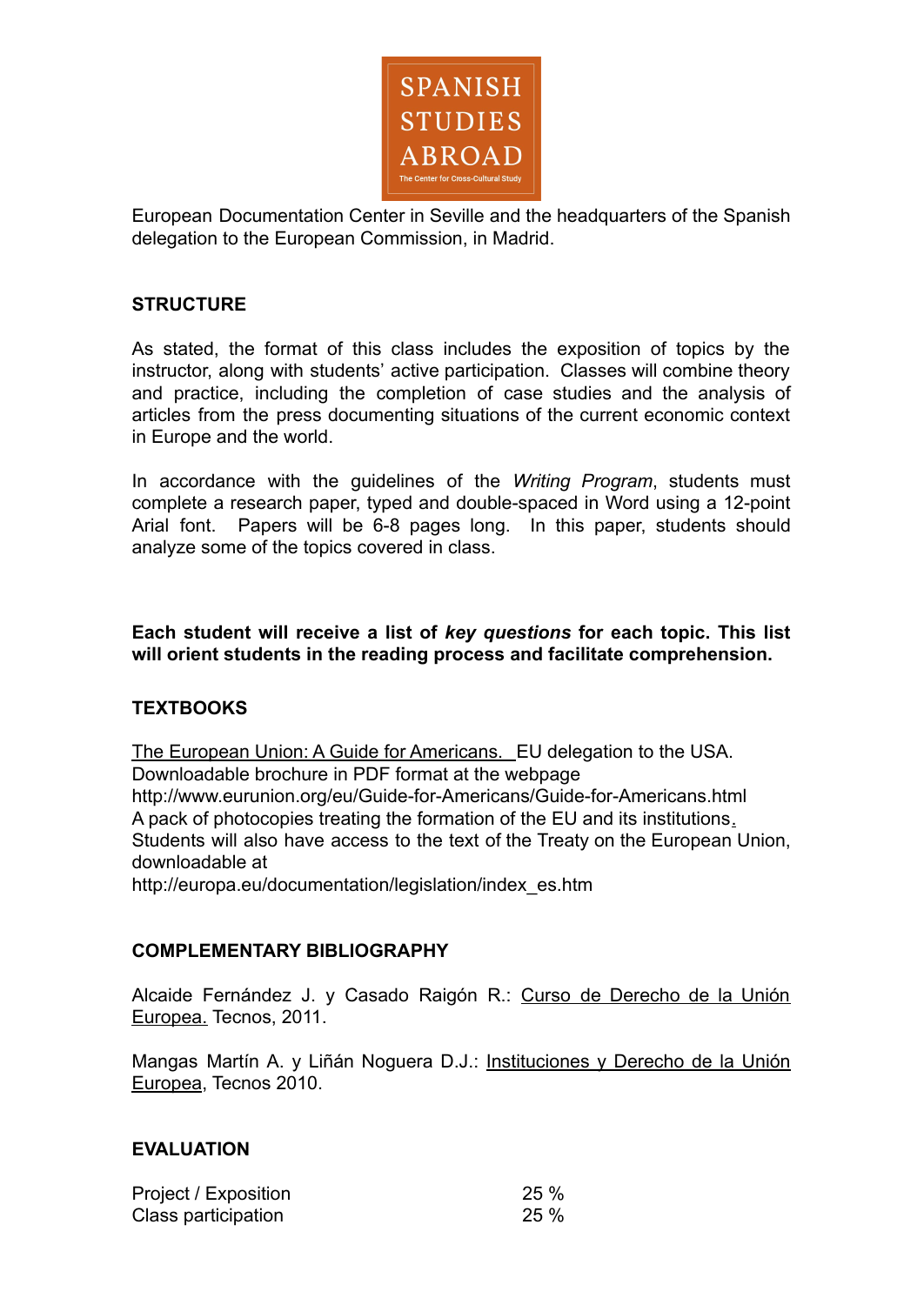

Partial exams 25 % Final exam 25 % **Total 100 %**

# **COURSE TOPICS**

## 1.- FOUNDATIONS OF THE EUROPEAN CULTURAL IDENTITY.

The complicated history of the continent. Coincidences and differences: climates, peoples, cultures and languages. Recent history: the  $20<sup>th</sup>$  century and the genesis of two World Wars. North/south contrast and Max Weber's thesis.

## 2.- THE FIRST STAGES OF EUROPEANISM AND THE BEGINNING OF INTEGRATION.

Interwar pan-Europeanism. Europe and the Cold War. The Marshall Plan and the OECD. The Hague Congress. The European movement and the Council of Europe. Benelux. From Brussels to Washington in search of collective security.

## 3.- THE INNER SIX AND THE CRISIS OF THE SIXTIES.

ECSC. The European Defense Community. From Messina to Rome. The start of the European Communities. Europe of Homelands. The Fouchet Plan and the Merger Treaty. From the French crisis with NATO to the French veto against the United Kingdom. The CAP.

### 4.- FROM THE COMMON MARKET TO THE EUROPEAN UNION.

Six become twelve. Relations with the rest of the world from the sixties to the eighties. Southern incorporations. The crisis of the UK Rebate. The Stuttgart Declaration. The Spinelli Project and the European Parliament. Looking south: Greece and Portugal. The integration of Spain.

### 5.- TOWARD THE EUROPEAN UNION.

The Single European Act: preparation and content. The European Parliament from 1979 -1994. Parliament elections in 1979, 1984 and 1989. TREVI and the Schengen Agreement. The Delors Commission and the Union. Changes to the east and German reunification.

### 6.- FROM MAASTRICHT TO THE EURO.

The treaty. Twelve become fifteen. The monetary union: from the monetary crisis of 1992 to the introduction of the euro. The Treaty of Amsterdam.

### 7.- FIFTEEN BECOME TWENTY-SEVEN.

The European Parliament 1994-2004. The great expansion. The Mediterranean flank. The entry of CEECs. The Treaty of Nice. The Charter of Fundamental Rights.

### 8.- FROM ROME TO LISBON.